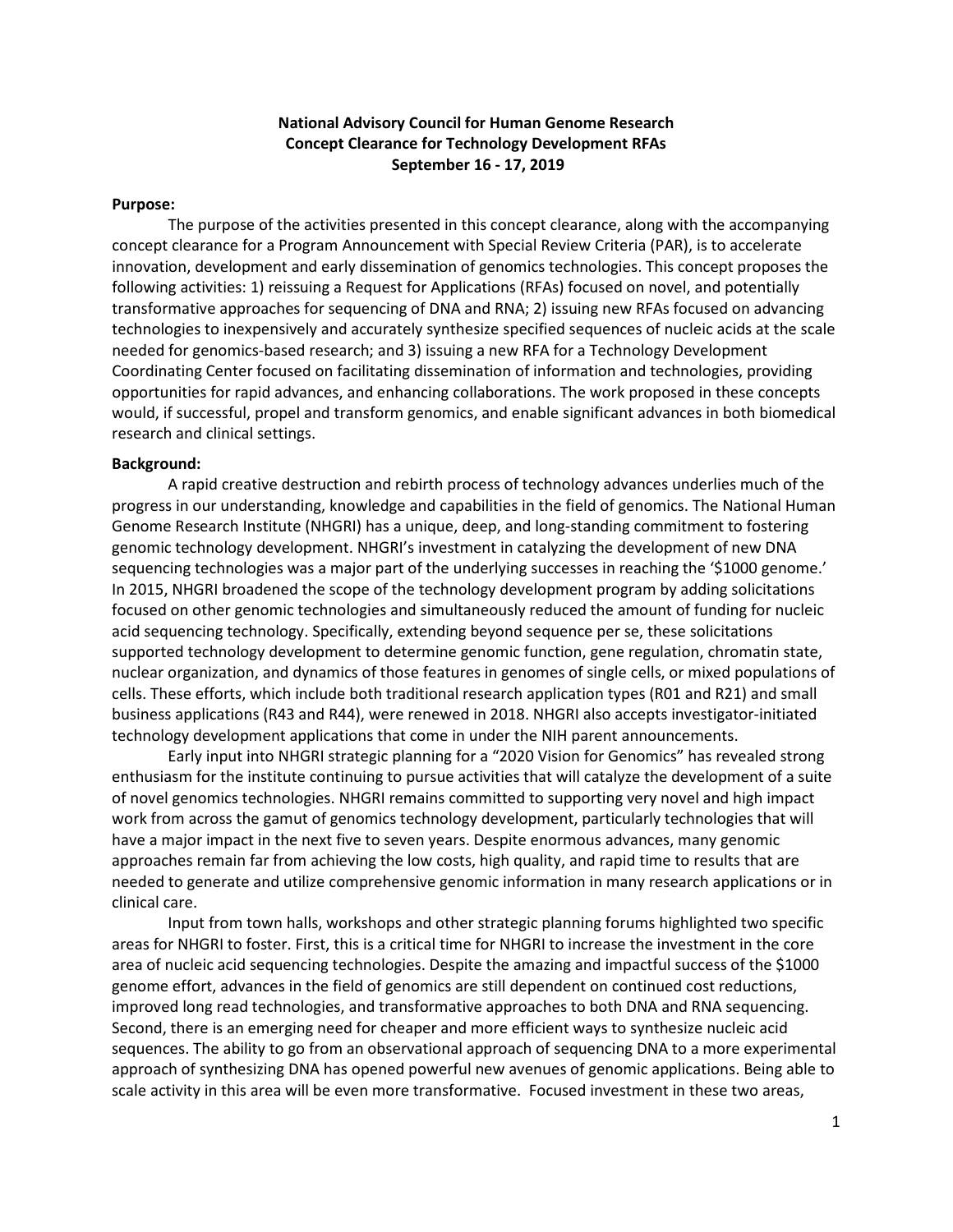sequencing and synthesis, will stimulate additional sustained technology innovation and development that is foundational to catalyzing advances in genomic science, biomedical research and medicine.

The technology development program of NHGRI consists of a growing set of interrelated efforts. With more recent efforts broadening the program into genomics technologies, the contributing community of researchers has become more complex and diverse, and encompasses a larger breadth of biological, chemical, engineering and physical sciences. The impact of these efforts will benefit from a coordinating center that will enable innovation, opportunities for collaborations across boundaries, and sharing of information, strategies and approaches as the new technologies proceed through a continuum of discovery, development, application and commercialization.

## **Proposed Scope and Objectives:**

This concept proposes technology development in two distinct areas: 1) nucleic acid sequencing, and 2) synthetic nucleic acids, as well as a third activity to create a coordinating center, as described below. Other areas of genomic technology opportunities will be addressed in the companion Genomic Technology Development (PAR) Concept.

As with earlier NHGRI funded technology efforts, applications that are focused on the development of completely novel approaches, or significant refinement of current approaches are sought. Ultimately, the field requires orders of magnitude improvements in efficiency, cost and accuracy for both nucleic acid synthesis and sequencing technologies to be used routinely in research and clinical settings. Additionally, the proposed coordinating center will enhance and expand efforts to support and coordinate technology transfer from developers to users, and promote collaborative, multidisciplinary programs that closely integrate research projects in academic, clinical and commercial laboratories.

## **1) Nucleic Acid Sequencing (renewal)**

- Novel chemistries and instrumentation for DNA and direct RNA sequencing, including:
	- Alternative approaches (e.g., Semiconductor-like sequencers, biological and solid-state nanopores, and new physical methods of sequentially detecting individual bases)
	- Novel methods enabling genome phasing, significantly increasing read lengths, and telomere to telomere sequencing with no unresolved gaps
	- Simultaneous detection of multiple base modifications
	- Technology advances that would enable emerging or novel clinical applications (e.g., order of magnitude changes in turnaround time, and application to clinical samples that cannot be sequenced using current technologies)

# **2) Synthetic Nucleic Acids (new initiative)**

- Innovating technologies and methodologies in nucleic acid synthesis, assembly of larger synthetic nucleic acids, and handling for use in genomics-based applications, including:
	- Significantly increased lengths, multiplexing, and throughput for synthesis at scale
	- More efficient methods for accurate assembly of much longer nucleic acids
	- Substantially reduced costs for including DNA and RNA base modifications
	- New or improved methodologies for specific and high-throughput delivery to biological systems

#### **3) Coordinating Center (new initiative)**

- Facilitate collaborations, synthesize findings and disseminate advances
- Promote efforts to benchmark genomics technologies
- Develop a technology transfer resource to facilitate a path to research and clinical utilization
- Provide opportunity funds for promising small-scale work through a rapid infusion of funds for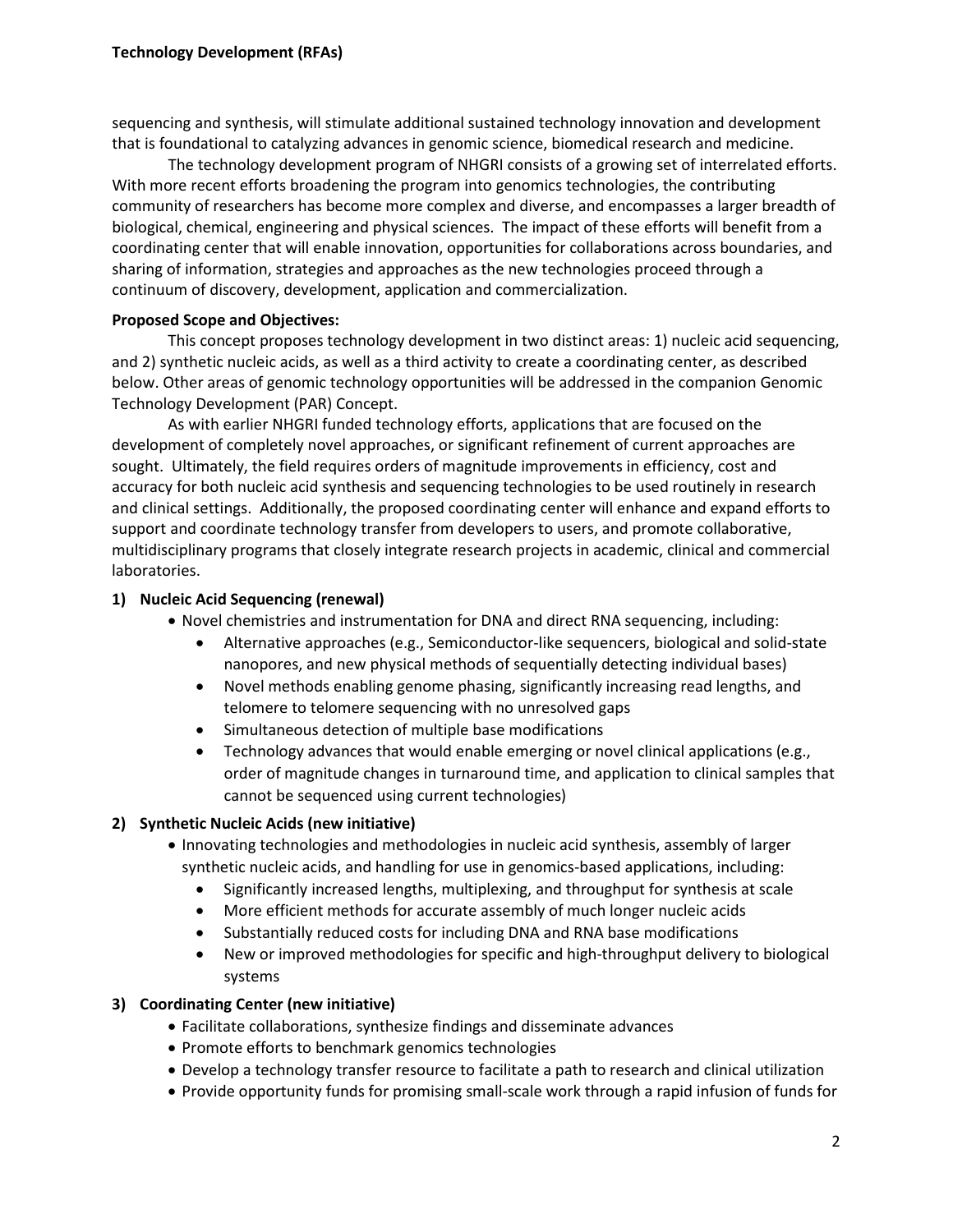technology innovation or early development

## **Relationship to Ongoing Activities:**

The proposed initiatives will uniquely address technology development for nucleic acid sequencing and synthetic nucleic acids. Some related applications may also be received through the NIH Parent R01 and R21 announcements. The companion Genomic Technology Development PAR Concept will explicitly exclude work in nucleic acid sequencing and synthetic nucleic acids, as specified in these RFAs. The proposed work is complementary to ongoing technology development activities in other NHGRI programs (e.g., CEGS, GSP and ENCODE).

Commercial interests are actively developing and deploying technologies in each of these areas. To the extent possible, NHGRI will attempt to avoid overlap with those efforts, and leverage opportunities. Support for commercial efforts in these areas will continue to be encouraged via the Small Business Program of NHGRI, through the general omnibus funding opportunity announcements for SBIR R43/R44 and STTR R41/R42.

## **Mechanism of Support:**

# **1) Nucleic Acid Sequencing**

- R01 (Research Project) up to \$700,000 direct costs/year; project period of up to 4 years\*
- R21 (Exploratory/Developmental Research) up to \$200,000 direct costs/year; maximum of \$400,000 for grant; project period of up to 3 years\*
- R43/R44 SBIR Project grant mechanisms
- Receipt dates for alternating council rounds\*\*
- **2) Synthetic Nucleic Acids**
	- Same as Nucleic Acid Sequencing, except R01s will have a project period of up to 3 years
- **3) Coordinating Center**
	- U24 (Resource-Related Research Projects--Cooperative Agreements) up to \$1,000,000 direct costs; project period of 4 years
	- One receipt date

\* The proposed amounts allow for more yearly money than standard; for R21s, the announcements also allow additional time. This flexibility addresses the fact that these are often complex or transdisciplinary projects that require many different and complementary skill sets. The total project budget and duration will vary to match the research proposed.

\*\* The current Novel Nucleic Sequencing Technology Development RFA has only one receipt date per year. More frequent, alternating receipt dates will enable more new applications to be considered across the funding period, faster turnaround of amended applications, and more opportunities for applications that build on previous funding, thereby further accelerating technology innovation and development.

# **Funding Anticipated:**

- **1) Nucleic Acid Sequencing**
	- \$4,000,000 in total costs/year to fund 4-6 R01 or R21 competing applications/year in FY22-24.
- **2) Synthetic Nucleic Acids**
	- \$3,000,000 in total costs/year to fund 3-8 R01 or R21 competing applications/year in FY21-23.
- **3) Coordinating Center**
	- \$1,500,000 total costs/year to fund one U24 from FY21-FY24.

Appendix 1: Mechanism Overview.

Appendix 2: Novel Nucleic Acid Sequencing Technology Development RFA Grants (FY16-FY19).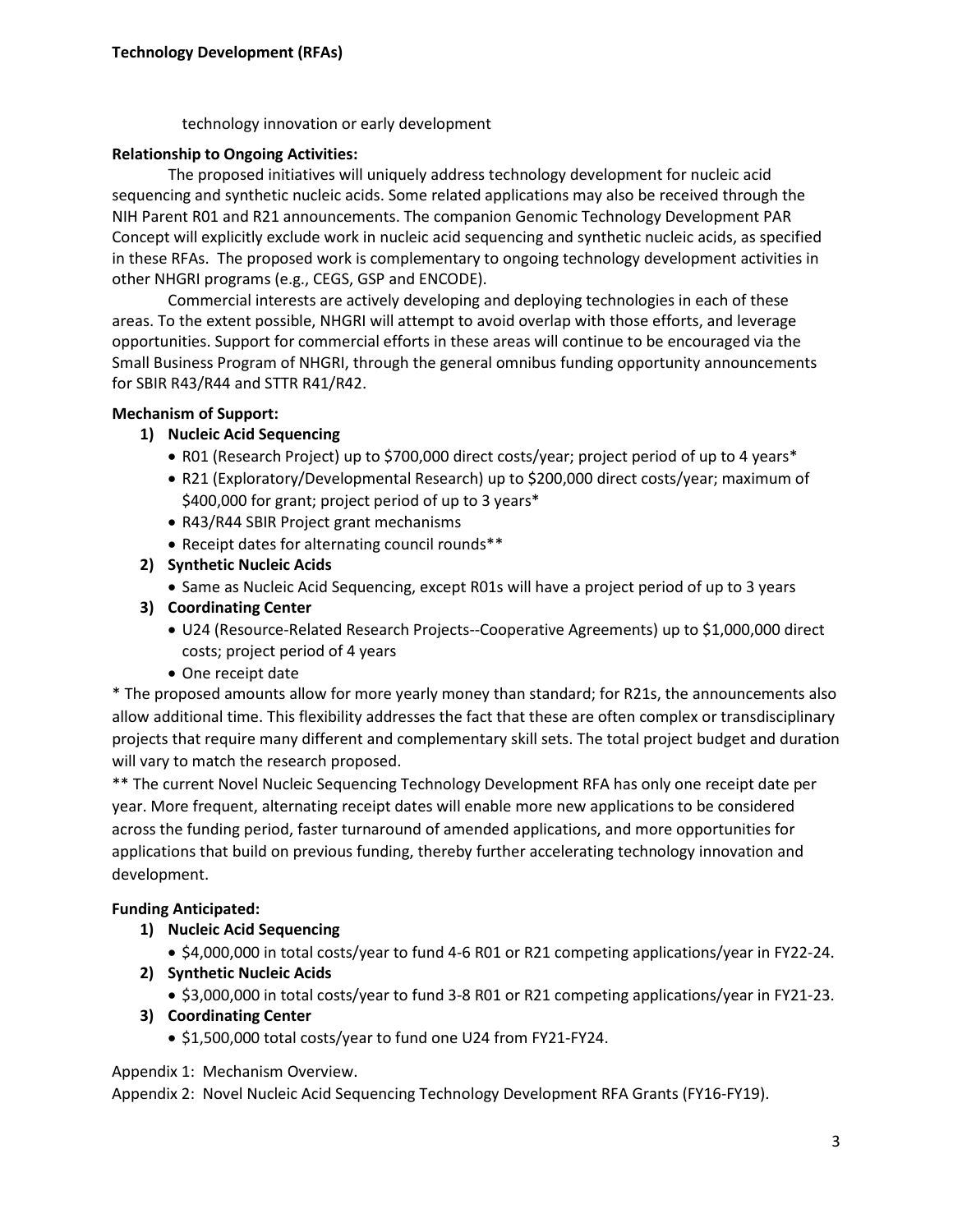Appendix 1. Mechanism Overview.

# **Request for Applications (RFAs)**

| <b>FOA set</b>                 | <b>Funding dates</b> | <b>Activity</b><br>Code(s) | Max award<br>duration | <b>FY19</b><br>competing     | Requested<br>competing \$ | <b>Estimated</b><br>plateau \$** |
|--------------------------------|----------------------|----------------------------|-----------------------|------------------------------|---------------------------|----------------------------------|
| <b>Nucleic Acid Sequencing</b> | <b>FY22-FY24</b>     | R01, R21 &                 | 4 years               | $$2.0M*$                     | \$4.0M                    | \$13.0M                          |
| <b>Synthetic Nucleic Acids</b> | FY21-FY23            | R43/R44                    | 3 years               | $\qquad \qquad \blacksquare$ | \$3.0M                    | \$8.1M                           |
| <b>Coordinating Center</b>     | <b>FY21</b>          | U24                        | 4 years               | $\overline{\phantom{a}}$     | \$1.5M                    | \$1.5M                           |
| <b>Total</b>                   |                      |                            |                       | \$2.0M                       | \$8.5M                    | \$22.6M                          |

\* The currently-approved Nucleic Acid Sequencing RFA competing budgetary set-aside for FY19-FY21.

\*\* Maximum total amount invested per year to the three types of RFAs is reached in the final year of funding.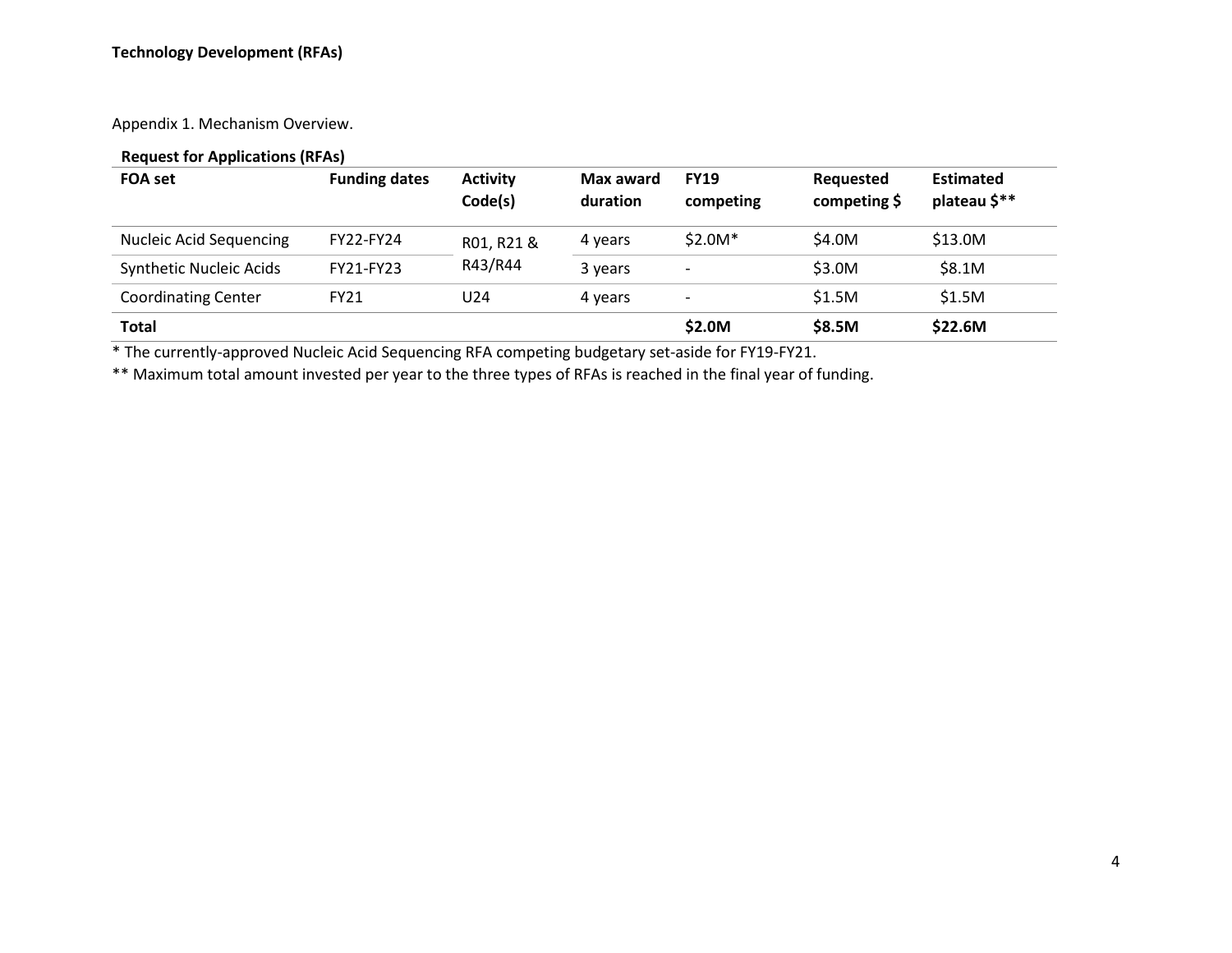| Grant      | PI                      | Title                                                                                                                      |
|------------|-------------------------|----------------------------------------------------------------------------------------------------------------------------|
| <b>R01</b> |                         |                                                                                                                            |
| HG005115   | Gundlach, Jens*         | <b>High Accuracy Nanopore Sequencing</b>                                                                                   |
| HG009180   | Lindsay, Stuart         | Recognition Tunneling for Single Molecule RNA<br>Sequencing                                                                |
| HG009186   | Wanunu, Meni            | Direct picogram DNA and RNA sequencing using<br>nanopore Zero-mode waveguides                                              |
| HG010053   | Akeson, Mark            | A Unified Nanopore Platform for Direct Sequencing of<br>Individual Full Length RNA Strands Bearing Modified<br>Nucleotides |
| HG009188   | Collins, Philip         | DNA Sequencing Using Single Molecule Electronics                                                                           |
| HG002776   | Muthukumar, Murugappan* | Computational Design Engine for Accurate and Efficient<br>Sequencing of DNA and RNA                                        |
| HG009189   | Shepard, Kenneth        | Enzyme-less DNA base discrimination using solid-state<br>nanopores with high-frequency integrated detection<br>electronics |
| HG009190   | Timp, Winston           | Nanopore based profiling of epigenetic state                                                                               |
| HG010538   | Timp, Winston           | Direct nanopore detection of modified RNA to probe<br>structure and dynamics                                               |
| <b>R21</b> |                         |                                                                                                                            |
| HG010108   | Kim, Sanggu             | High-accuracy, long-range sequencing for HIV-1<br>genotyping                                                               |
| HG010056   | Postma, Hendrik         | Improving read length, accuracy, and availability of<br>single-molecule DNA sequencing                                     |
| HG010055   | Tung, Steve             | Maximizing Spatial Resolution of DNA Sequencing Using<br>Single Carbon Chain                                               |
| HG010536   | Drndic, Marija          | DNA Sequencing with novel 2D FET-nanopore devices                                                                          |
| HG010522   | Lindsay, Stuart         | Conductance Fluctuations: A New Approach to<br>Sequencing?                                                                 |
| HG010548   | Miga, Karen             | Improving throughput of long reads with high consensus<br>base accuracy to resolve repetitive DNAs                         |
| HG010543   | Niederweis, Michael     | Single-chain MspA for nanopore sequencing of DNA                                                                           |
| HG009187   | Bestor, Timothy         | Comprehensive Single Molecule Enhanced Detection of<br>Modified Cytosines in Mammalian Genomes                             |
| HG009576   | Zhang, Shenglong        | Development of LC/MS-Based Direct RNA Sequencing<br>with Concomitant Basecalling and Modification Analysis<br>Capability   |

Appendix 2. Novel Nucleic Acid Sequencing Technology Development RFA grants awarded (FY16-FY19).

\*Renewals from previous Sequencing Technology Development RFA.